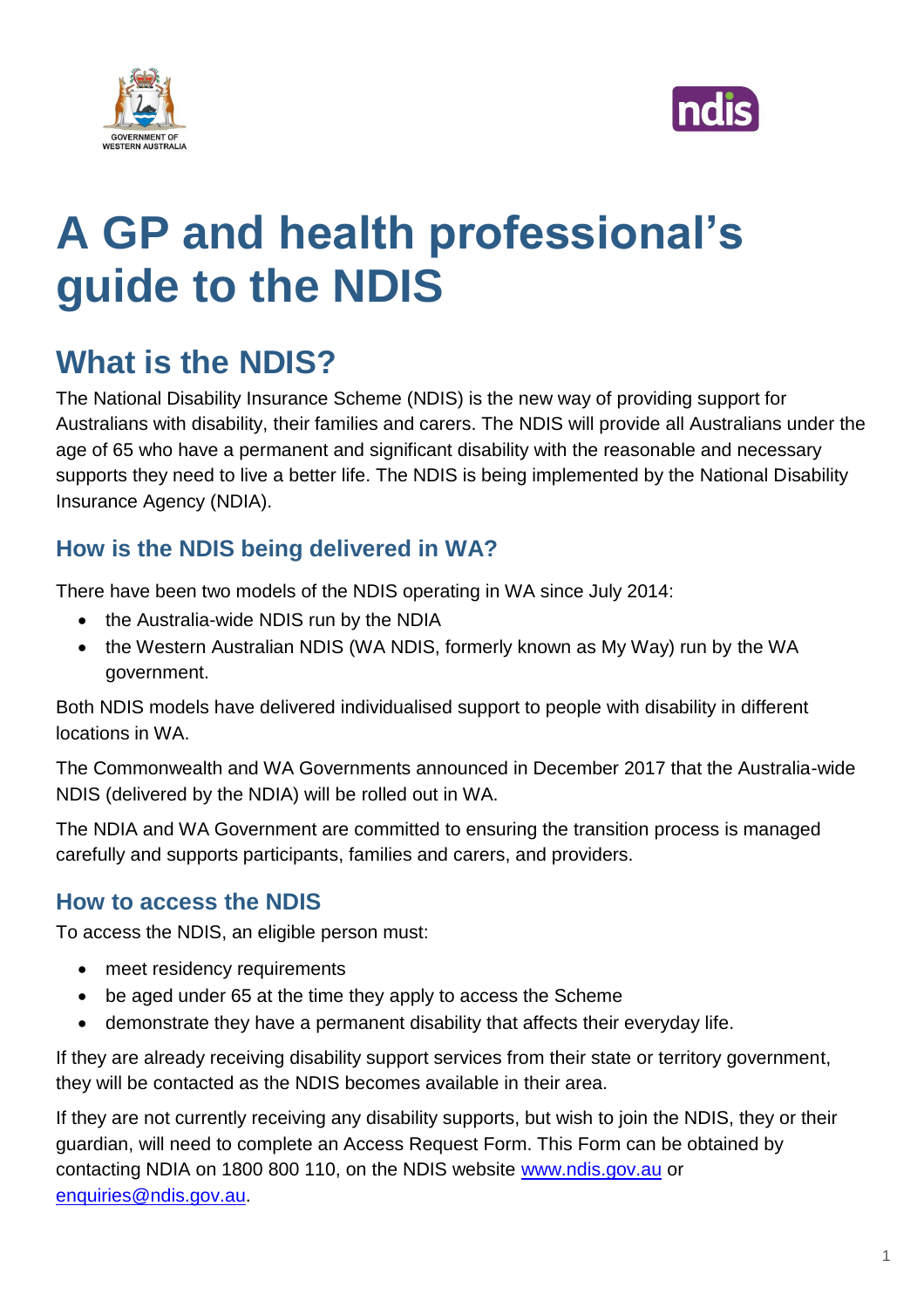



# **What is a GP's and health professional's role in the NDIS?**

General Practitioners (GPs) and other health professionals have an important role in the NDIS. This includes:

- helping people understand the NDIS, particularly people who have limited community connections and support outside their GP
- referring people to current information on the NDIS website about who can access the NDIS and
- supporting an NDIS access request by:
	- o completing the supporting evidence section of the Access Request Form; or
	- $\circ$  documenting that the person has or is likely to have a permanent disability; and
	- o providing copies of reports or assessments relevant to the diagnosis/condition that details the extent of the functional impact of the disability.

GPs and health professionals do not have to refer a patient to a specialist to obtain supporting evidence. GPs or health professionals can summarise or attach existing medical reports which describe the diagnosis/condition and the impact of the disability on the person's daily function.

More information about providing evidence of disability to support a person's request to access the NDIS, can be found on the NDIS website: [https://ndis.gov.au/people-with-disability/access](https://ndis.gov.au/people-with-disability/access-requirements/completing-your-access-request-form/evidence-of-disability)[requirements/completing-your-access-request-form/evidence-of-disability,](https://ndis.gov.au/people-with-disability/access-requirements/completing-your-access-request-form/evidence-of-disability) by contacting NDIA on 1800 800 110, or emailing [enquiries@ndis.gov.au.](mailto:enquiries@ndis.gov.au)

Visit [www.ndis.gov.au](http://www.ndis.gov.au/) to find out when the NDIS is available in your state or territory.

# **How do the NDIS and health system work together?**

The NDIS can provide a significant source of support for people with disability; however, it is not intended to replace health or other public services. These remain the responsibility of state and territory governments.

The health system remains responsible for clinical, rehabilitation and medical treatment.

#### **The NDIS is responsible for support related to the disability, including:**

- aids such as wheelchairs, hearing aids and adjustable beds
- items such as prosthetics and artificial limbs (but not surgery)
- home modifications, personal care and domestic assistance that assists people exiting the health system to live independently
- therapies required as a result of the person's impairment, including physiotherapy, speech therapy or occupational therapy (but not treatments).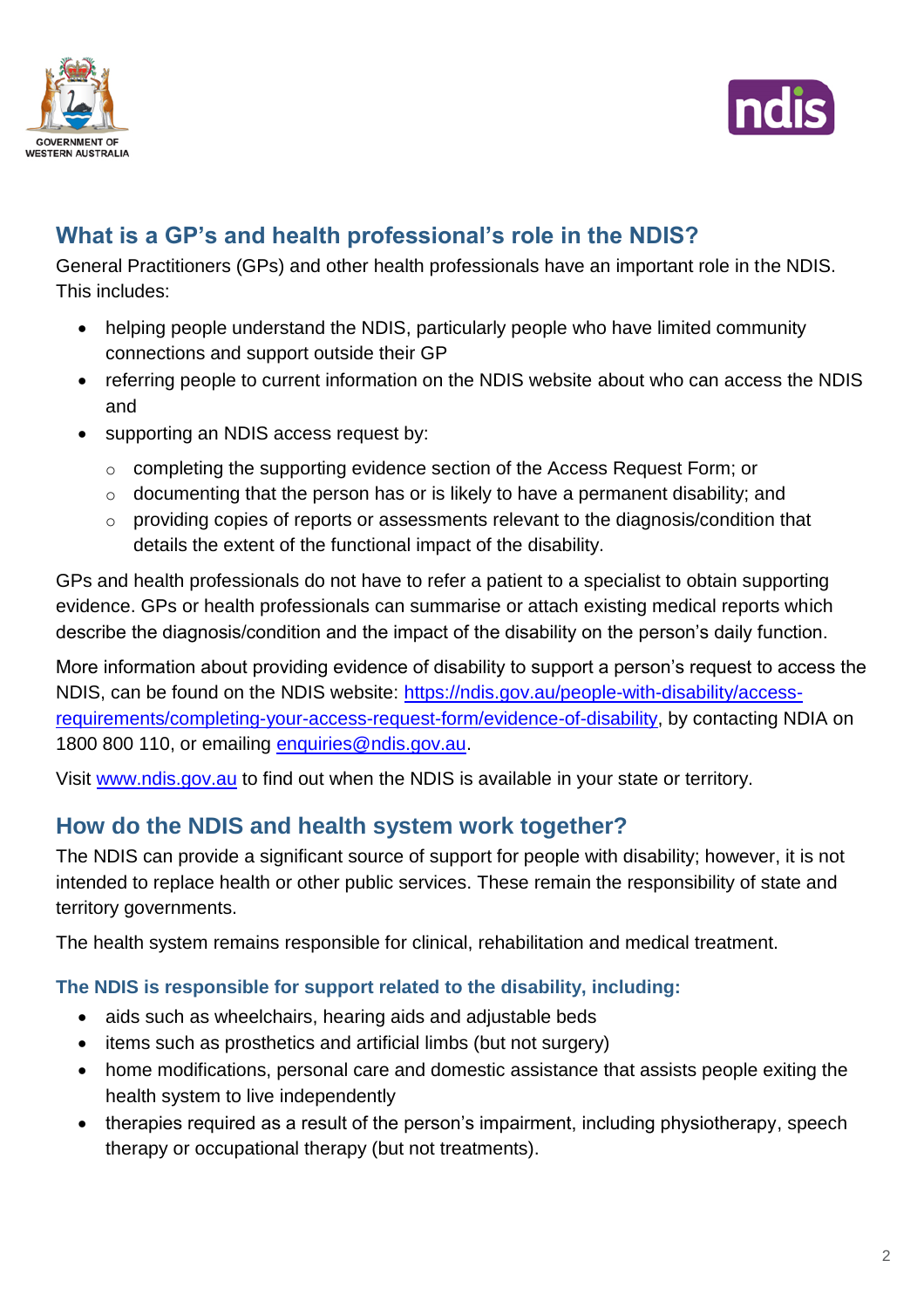



#### **The NDIS will not fund:**

- clinical services and treatment of health conditions, including mental health or all medical services such as GPs, hospital care, surgery, rehabilitation, the cost of specialists, etc.
- medications and pharmaceuticals
- sub-acute services such as palliative, geriatric and psychogeriatric care
- post-acute care services, including nursing care for treating health conditions and wound management
- dental care and all dental treatments or
- medical and clinical services where individuals and families have a role in funding.

# **Does the NDIS support young children?**

Yes. For children aged 0-6 years with developmental delay or disability there is a separate pathway to access support under the NDIS through Early Childhood Early Intervention (ECEI).

The NDIS has engaged Early Childhood Partners around Australia to deliver the ECEI approach. Early Childhood Partners are experienced in providing early childhood intervention. The ECEI approach may involve referring families to appropriate supports and services in the mainstream or community, providing some short term early childhood intervention or assisting the family to complete an NDIS Access Request Form if this is required.

If a GP or health professional considers that a child aged 0-6 years may benefit from early childhood intervention or disability support through the NDIS, **do not complete an Access Request Form**. Instead refer parents/carers to the NDIA or the Early Childhood Partner in their area.

For more information about the ECEI approach:<https://www.ndis.gov.au/ecei.html>

#### **How do GPs or health professionals provide evidence of disability?**

The NDIA requires evidence about a person's primary disability (the one which has the greatest impact on their life) as well as any other disabilities that affect them and the impact of the disability/disabilities on their functional capacity. This evidence is considered against the legislative criteria for accessing the NDIS to make a decision about the access request.

It is important to summarise the effect of the disability on the person's day-to-day function in all relevant domains, including mobility, communication, social interaction, learning, self-care, or their ability to self-manage.

To avoid requests for additional evidence about a person's disability, please include information regarding treatments that have been completed or planned, permanency of the impairment and the impact(s) the impairment has on the person's functional capacity, with particular attention to the impact on communication, mobility and social inclusion.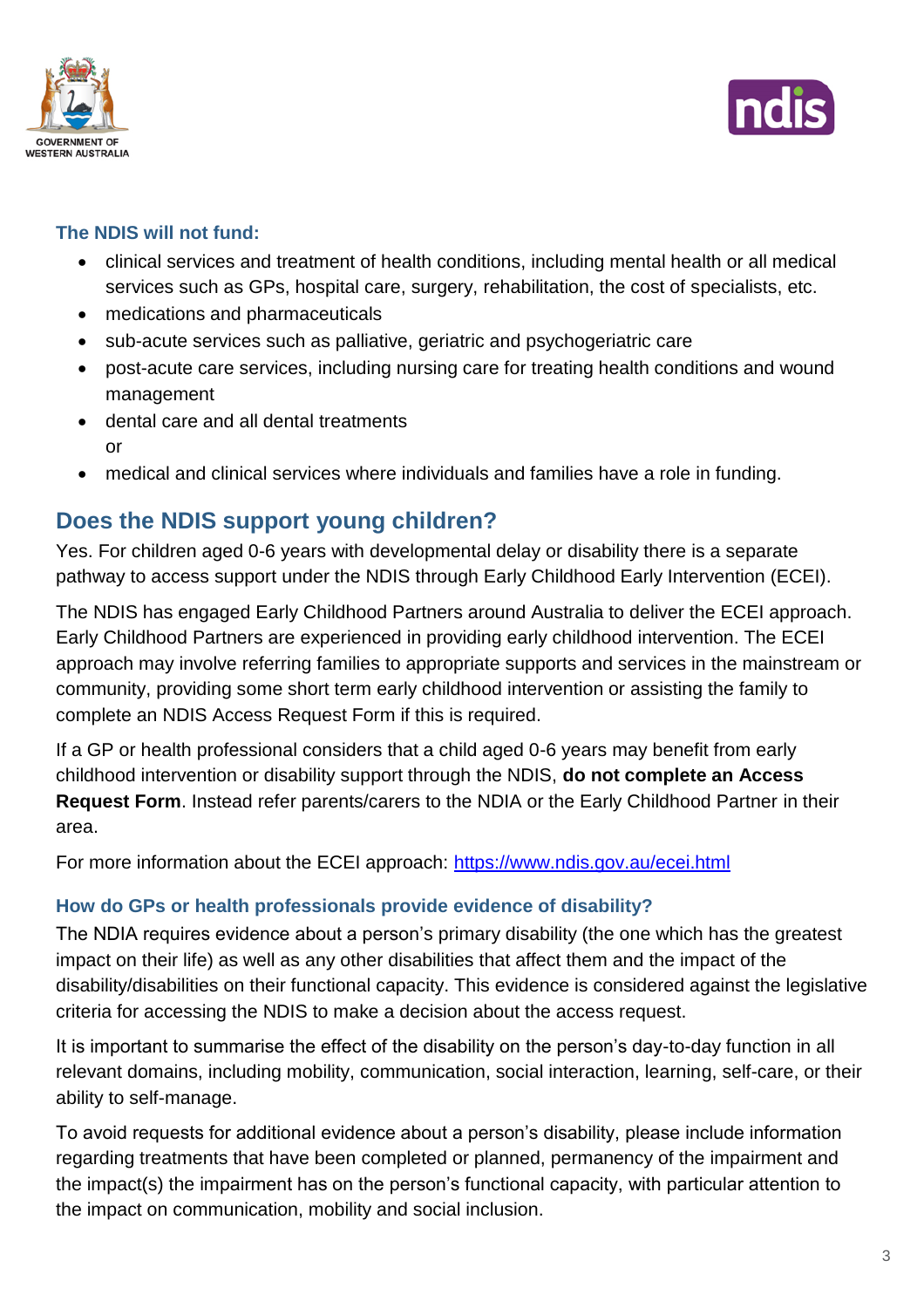



For more information about the access criteria: [https://www.ndis.gov.au/operational](https://www.ndis.gov.au/operational-guideline/access/access-criteria.html)[guideline/access/access-criteria.html](https://www.ndis.gov.au/operational-guideline/access/access-criteria.html)

# **Patient summary examples**

The type of disability the patient has will determine the type of health professional best placed to provide evidence on their behalf.

Further information is available on the NDIS website: https://ndis.gov.au/people-withdisability/access-requirements/completing-your-access-request-form/evidence-of-disability

The following are some examples of the information that is required.

#### **Haiden (Functional impairment)**

Haiden, 34 years old, has a significant physical disability and moderate intellectual disability, and requires support to get out of bed, complete his morning routine and travel to his part-time job in supported employment where he has some support during the day.

Mobility: Haiden requires physical assistance with all aspects of daily living including toileting, transfers from bed to his wheelchair and pushing of the wheelchair both at home and out in the community. He is unable to transfer independently. He has an old wheelchair which often results in pressure sores. His 62-year old mother is unable to continue to physically assist Haiden with his support needs. Haiden says he would like a male support person his own age to assist him. Equipment to reduce the effort of physical support and to enable Haiden to be more independent would be useful.

Self-care: Haiden requires at least one support worker for assistance in all aspects of personal care, to assist with showering, brushing his teeth and getting dressed. Haiden also needs his meals prepared and help to have the meal.

If a GP can provide an overview of how the likelihood and severity of deterioration in the patient's function, this could assist in determining the level of funding needed. Where someone has a rapidly degenerating condition, an indication of the expected trajectory is helpful.

Learning: Haiden has a moderate intellectual disability and has a part-time job in supported employment. He requires assistance with learning new skills.

#### **Ming (functional impairment resulting from a mental health condition)**

Ming has a mental health condition that has resulted in a psychosocial impairment that will likely remain across her lifetime. Ming struggles with tenancy issues which has on occasion resulted in homelessness. Ming has a loving and supportive family and a small circle of friends, but has difficulties interacting with strangers due to paranoia related to her mental health condition.

Ming struggles with budgeting, managing her money and decision making. She has formal guardianship and administration orders in place to help with this. Her bills are paid by her public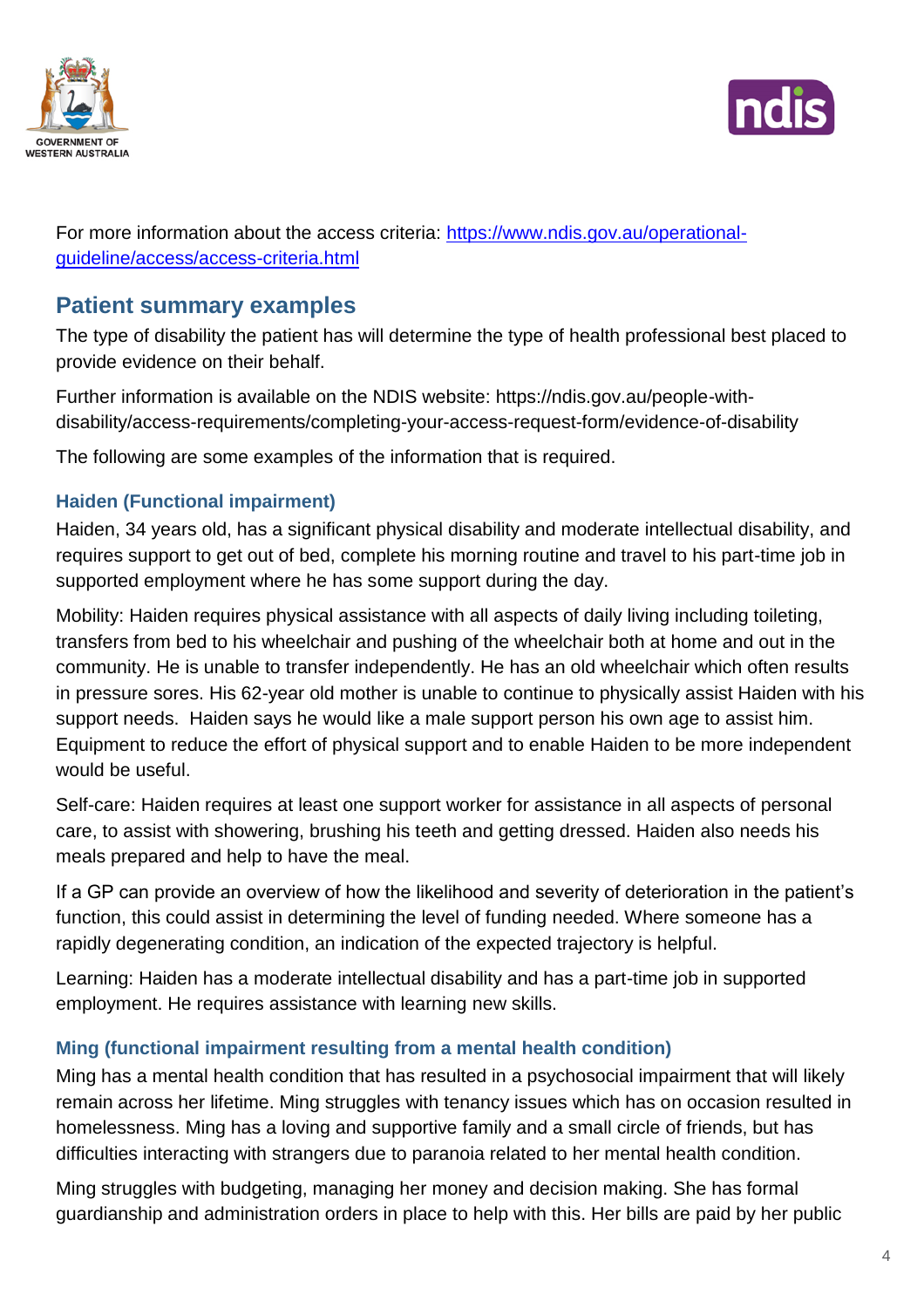



trustee and she has a small weekly allowance for incidentals. Ming loves her dog, Luna. Ming really wants to enter Luna in a local dog show but doesn't know how to go about this and is experiencing extreme anxiety about Luna's wellbeing. This has triggered a medication review as Ming's mental wellbeing has declined.

Self-management: Ming is able to manage her own small budget for incidental expenses but needs another person's assistance to make major life/financial decisions and budget.

The existence of guardianship and administration orders and limited control over her own affairs, particularly financial, demonstrates Ming has substantially reduced capacity for self-management.

Ming would meet NDIS access requirements as she has substantially reduced functional capacity in the area of decision making. Following the NDIS access decision, Ming's NDIS Planner will discuss her every day and episodic needs and the goals she would like to achieve.

# **How do I bill for completing an Access Request Form for a patient?**

When GPs provide any details about a patient without an associated consultation and without the patient present, a Medicare rebate is not payable under subsection 19(5) of the Health Insurance Act 1973.

However, in providing this information, it is reasonable to expect that GPs will perform an examination of some description to assess or confirm the patient's current medical condition. With this examination, the time taken for GPs to provide details and information for the purposes of the NDIS, may be claimed under a Medicare item if it is part of the consultation.

Consistent with the operation of the Medicare Benefits Schedule generally, it is at the GP's discretion to select the Medicare item number that most appropriately reflects the nature of the consultation.

# **Paid compensation**

An individual applying to access the NDIS must specify if they have received compensation for any injuries in their NDIS Access Request. If they have received compensation, including funding for NDIS-like supports, they will be asked to provide documentation.

Receiving compensation does not exclude a person from being an NDIS participant, but where the compensation provides for services/supports in line with NDIS supports, these will be taken into consideration when determining the amount of support the NDIS provides.

Compensation for pain and suffering or income replacement will not affect any support the NDIS provides.

## **What is the process after a person is granted access?**

If a person is deemed eligible to access, a NDIS representative (such as a Local Area Coordinator or an NDIA planner) will contact the participant to gather information to develop an NDIS plan.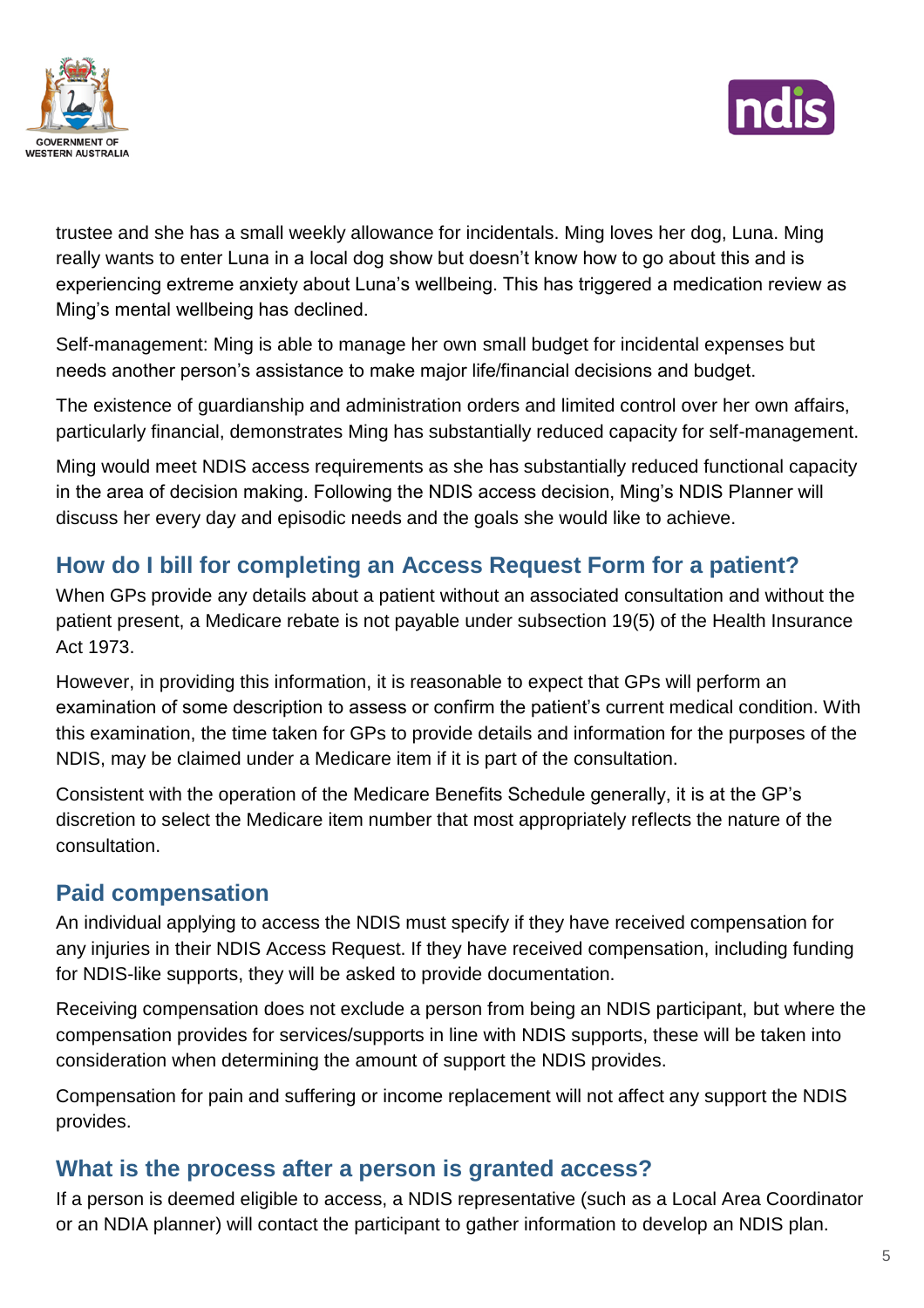



NDIS plans are built in accordance with participant's immediate needs, and their medium to longer-term goals.

All supports in an NDIS plan must be reasonable and necessary and related to their disability.

Funds will be approved to help a person to have an ordinary life and increase their social and economic participation. The NDIS plan will detail how the funding is expected to help the person.

The NDIS places great emphasis on building an individual's independence and many NDIS plans will specify supports that build a person's ability to develop their skills and independence. Equipment, home and/or vehicle modifications are considered an investment in a participant's increased independence and are funded as capital items.

# **What happens after an NDIS plan is approved?**

Once a plan is approved, a Local Area Coordinator or a funded Support Coordinator will help the participant to access other government and community services; to select providers to provide services to them and develop Service Agreements with these providers; and to understand how to track expenditure of NDIS funds throughout the life of their plan.

# **Are copies of plans automatically supplied to GPs and health professionals?**

No. GPs and health professionals should ask participants to bring a copy of their NDIS participant plan to any follow-up appointment. It is useful to be aware of the services that are available through the NDIS, as these may complement those available through Medicare.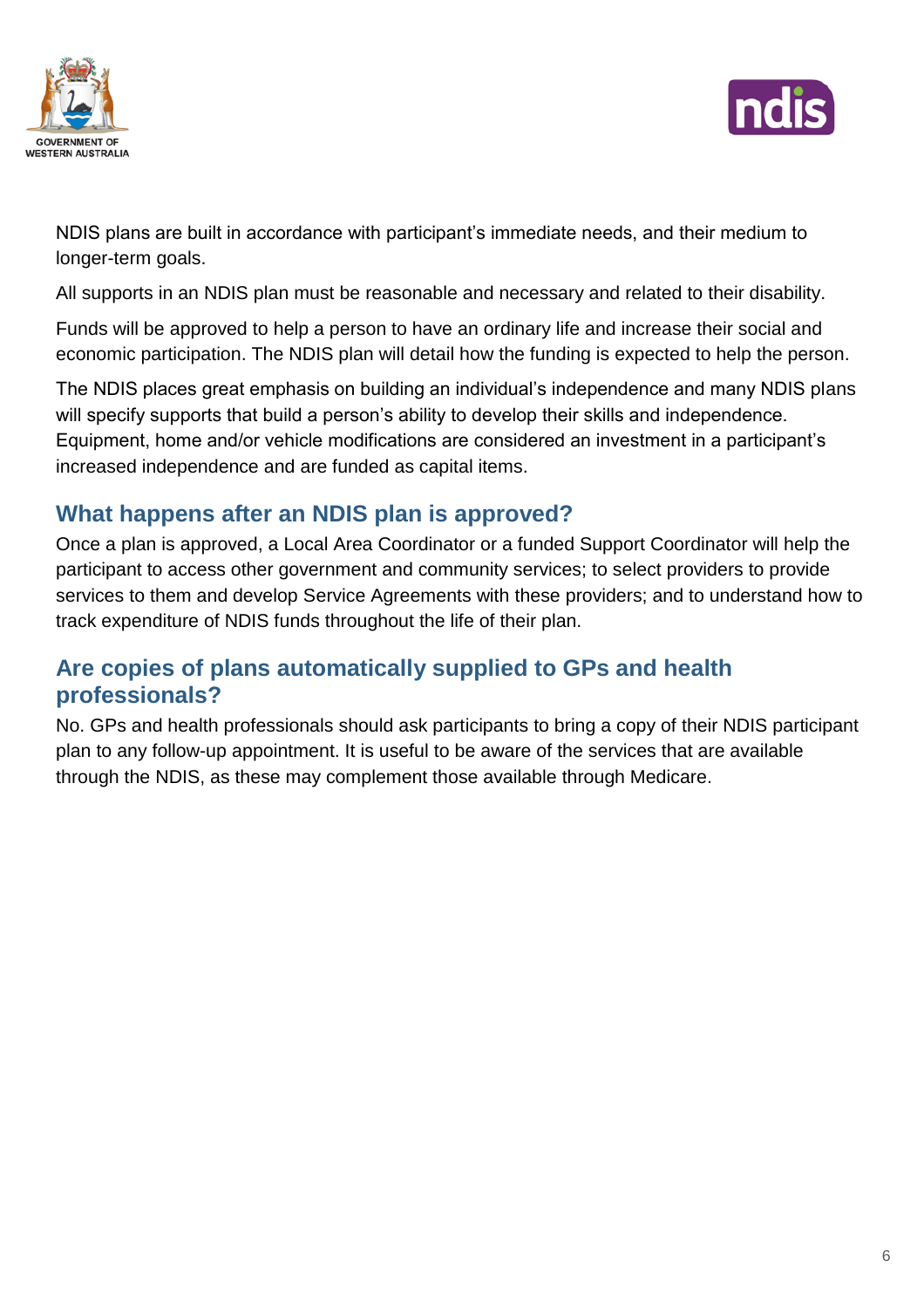



# **NDIS referrals**

| <b>Example</b>                                                                                                                                                                                                                     | <b>Role of GP/Health Professional</b>                                                                                                                                                                                            | <b>Patient's Experience</b>                                                                                                                                                                                                                                                                                                                                                                                                                |
|------------------------------------------------------------------------------------------------------------------------------------------------------------------------------------------------------------------------------------|----------------------------------------------------------------------------------------------------------------------------------------------------------------------------------------------------------------------------------|--------------------------------------------------------------------------------------------------------------------------------------------------------------------------------------------------------------------------------------------------------------------------------------------------------------------------------------------------------------------------------------------------------------------------------------------|
| has autism would like support for<br>their son.<br>What do I do?                                                                                                                                                                   | The parent of a 5-year old boy who Inform the parents support is available<br>Intervention approach. Contact details<br>for Early Childhood Partners or the<br>NDIS website: https://www.ndis.gov.au/<br>about-us/locations.html | The NDIA or the Early Childhood Partner<br>through the NDIS Early Childhood Early may either link the family with appropriate<br>community and mainstream supports, deliver<br>short term early intervention supports or<br>nearest NDIA office can be found on the assist the family to complete a formal access<br>request into the NDIS.                                                                                                |
| have a patient who has been<br>receiving supports for the past 12<br>months through an individual WA<br>NDIS plan.                                                                                                                 | If your patient has a WA NDIS plan,<br>to the NDIA.<br>The transfer of WA NDIS plans will take<br>place between April - December 2018.                                                                                           | Your patient will be contacted by the WA<br>their plan and their supports will transfer Government informing them that the NDIA<br>will be rolling out the NDIS in WA. If your<br>patient has not received any information<br>about the transfer of their WA NDIS plan they<br>should contact their Local Coordinator.                                                                                                                     |
| have a 42-year old patient who<br>has a permanent disability who I<br>think will benefit from the NDIS.<br>They currently do not receive any<br>government support.<br>What do I do?                                               | aged less than 65 and meet the<br>residency and disability requirements,<br>either yourself, the patient or their<br>guardian/carer, can call the NDIS on<br>1800 800 110 and request an Access<br>Request Form.                 | If the NDIS is available to them, they are The patient will receive an Access Request<br>Form and will be required to fill in the form,<br>including providing evidence of disability.<br>Upon receiving a valid access request, the<br>NDIA must respond within 21 days.<br>If the patient is eligible for the NDIS, they will<br>receive an individual NDIS plan that outlines<br>the short and long-term goals they want to<br>achieve. |
| have a patient who is aged under  If your patient is already receiving<br>65, who has a permanent disability, supports from a State or Territory<br>who is already receiving<br>Government support.<br>How can they join the NDIS? | government or Commonwealth<br>will receive a letter and a phone call<br>from an NDIS representative when it is<br>time for them to transition to the NDIS.                                                                       | Once the patient has been contacted by the<br>NDIA and their access is confirmed, they will<br>receive an individual NDIS plan that outlines<br>Government program, they or their carerthe short and long-term goals they want to<br>achieve.<br>Their existing supports and services will<br>continue until they have an NDIS plan in<br>place.                                                                                           |